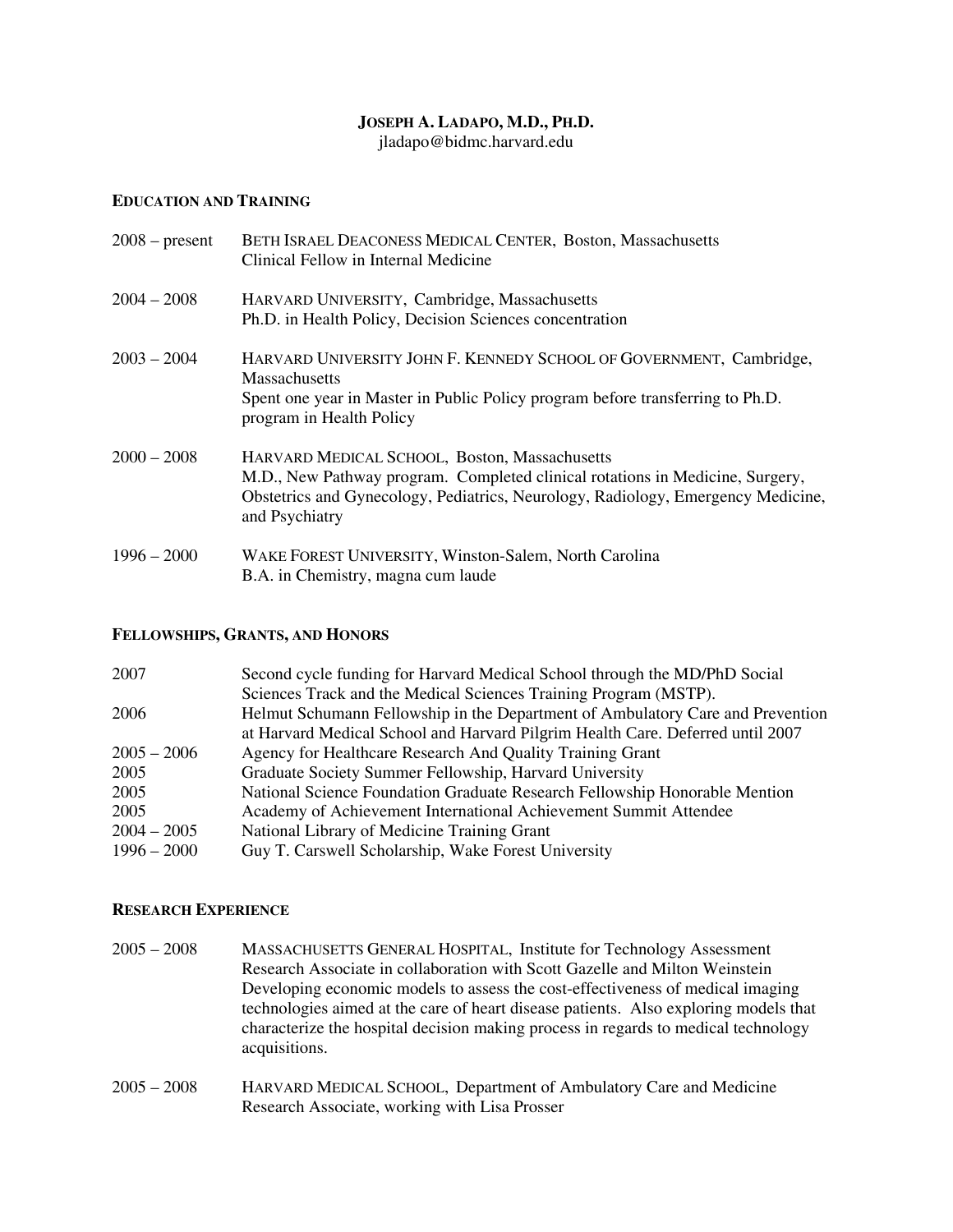|               | Conducted a comparative analysis of the methodological approaches taken in cost-<br>effectiveness analyses of health interventions in adult and pediatric populations. Also<br>helped conduct an economic evaluation of the health benefits, risks, and costs of<br>expanded newborn screening exams for metabolic disorders.                                                 |
|---------------|-------------------------------------------------------------------------------------------------------------------------------------------------------------------------------------------------------------------------------------------------------------------------------------------------------------------------------------------------------------------------------|
| $2004 - 2005$ | CHILDREN'S HOSPITAL, Center for Biopreparedness<br>Research Associate in collaboration with Kenneth Mandl<br>Employed a Bayesian instrument to classify emergency room chief complaints into<br>syndrome classes for Automated Epidemiologic Geotemporal Integrated Surveillance<br>(AEGIS), a system designed to detect emerging infections, epidemics, and<br>bioterrorism. |
| $2004 - 2005$ | <b>DANA-FARBER CANCER INSTITUTE</b><br>Research Assistant, working with Beth-Ann Lesnikoski<br>Explored the cost-effectiveness of breast cancer risk management and decision support<br>tools for women at increased risk of breast cancer.                                                                                                                                   |
| 2001          | NATIONAL INSTITUTE OF ENVIRONMENTAL HEALTH SCIENCES<br>Research Assistant, working with Samuel Wilson<br>Investigated the DNA repair efficacy of DNA $\beta$ polymerase under methylating and UV<br>stress using mouse embryonic fibroblasts.                                                                                                                                 |
| 2000          | NORTH CAROLINA STATE UNIVERSITY, Department of Chemical Engineering<br>Research Assistant, working with Christine Grant<br>Explored environmentally friendly models for industrial calcium carbonate cleaning by<br>evaluating the mechanisms by which polyaspartic acid augments calcium solubility.                                                                         |
| 1997          | <b>GLAXO WELLCOME</b><br><b>Research Assistant</b><br>Studied the solubility of an orally administered prescription drug and explored<br>methods to optimize gastric absorption.                                                                                                                                                                                              |
| 1996          | NATIONAL INSTITUTE OF ENVIRONMENTAL HEALTH SCIENCES<br>Research Assistant, working with Thomas Eling<br>Investigated the effect of a linoleic acid on apoptosis in Syrian hamster embryo cells.                                                                                                                                                                               |

## **TEACHING EXPERIENCE**

| 2008 | <b>HARVARD KENNEDY SCHOOL</b>                                                            |
|------|------------------------------------------------------------------------------------------|
|      | Teaching fellow for <i>The Economics of Health Care Policy</i> in Spring 2008            |
|      | Professor Joseph Newhouse                                                                |
|      | Master's-level course exploring health economics topics such as the demand for           |
|      | medical care services, the role of insurance, private and public reimbursement policies, |
|      | managed care, and medical malpractice and tort reform.                                   |
| 2007 | <b>HARVARD COLLEGE</b>                                                                   |
|      | Teaching fellow for <i>Introduction to Health Care Policy</i> in Fall 2007               |
|      | Professor Richard Frank                                                                  |
|      | Undergraduate and Master's-level course examining components of the U.S.                 |
|      | healthcare delivery system and policy challenges related to its organization.            |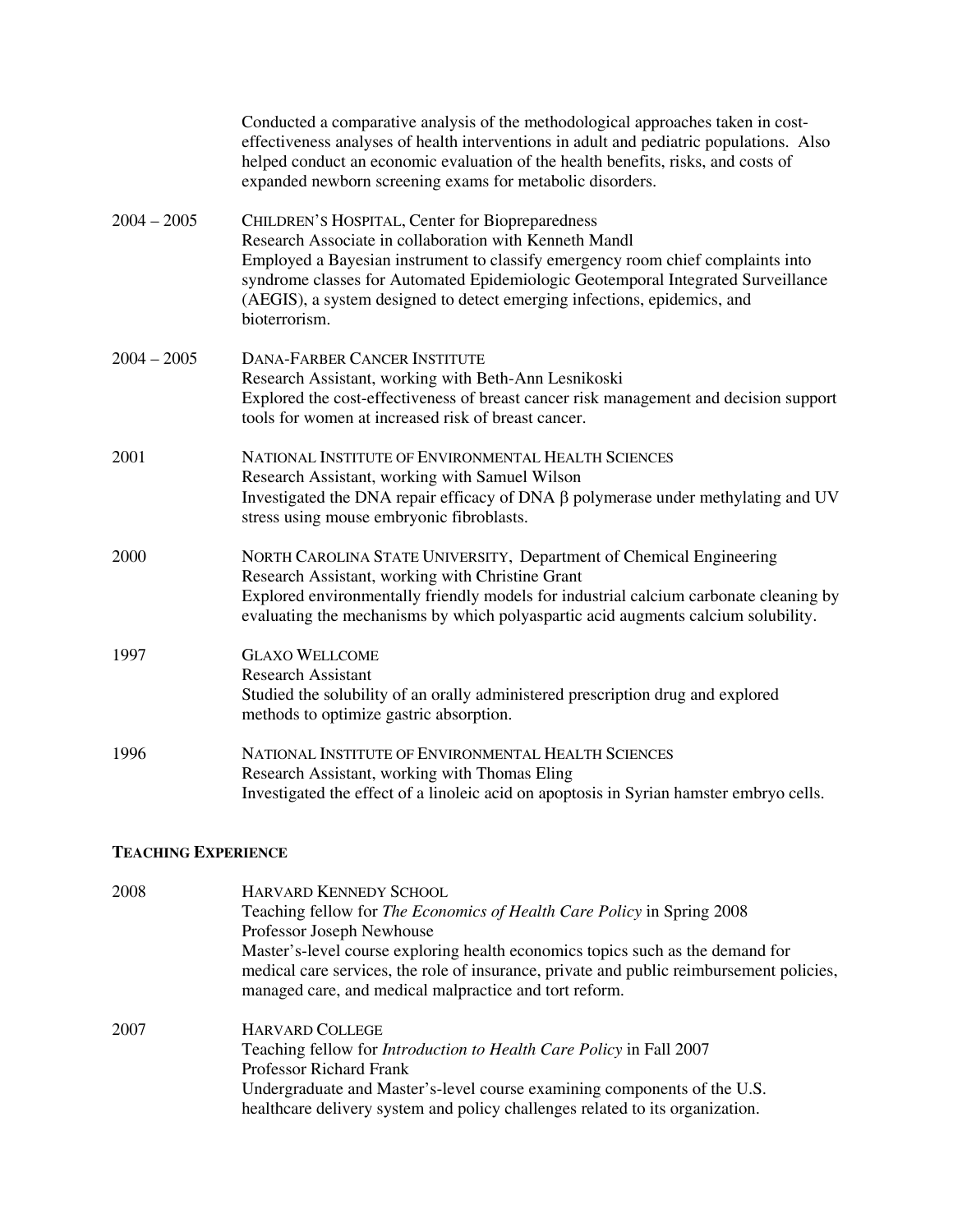|      | Objectives and constraints faced by patients, physicians, hospitals, and insurers are<br>explored. Relevant readings are drawn from the economics, political science,<br>sociology, and ethics literature.                                                                                                                                                                                                                                                                                  |
|------|---------------------------------------------------------------------------------------------------------------------------------------------------------------------------------------------------------------------------------------------------------------------------------------------------------------------------------------------------------------------------------------------------------------------------------------------------------------------------------------------|
| 2006 | HARVARD SCHOOL OF PUBLIC HEALTH<br>Teaching fellow for <i>Decision Analysis Methods in Public Health and Medicine</i> in<br>Spring 2006<br>Professor Lisa Prosser<br>Master's-level course in the methods of decision science, particularly as they are<br>applied in medical, environmental, and safety decision making. Topics include<br>Markov modeling, utility theory, and cost-effectiveness analysis.                                                                               |
| 2005 | HARVARD COLLEGE, The Core Program<br>Teaching fellow for <i>Health Economics and Policy</i> in Fall 2005<br>Professor David Cutler<br>Undergraduate-level course examining health and medical care systems. Topics<br>include international health and its relationship to wealth, non-medical determinants of<br>health, medical service markets, health insurance, health care reform, and the<br>evaluation of health care programs using cost-benefit analysis and regression analysis. |
| 2005 | HARVARD SCHOOL OF PUBLIC HEALTH<br>Teaching fellow for <i>Decision Analysis in Clinical Research</i> in Summer 2005<br>Professor Milton Weinstein<br>Master's-level course in the application of decision analytic tools to clinical decision<br>making. Topics include the use of probability theory and the evaluation of diagnostic<br>tests, utility theory and patient preferences for health states, and cost-effectiveness<br>analysis as an evaluative tool in health policy.       |
| 1998 | WAKE FOREST UNIVERSITY, Department of Chemistry<br>Teaching fellow for Introduction to Organic Chemistry in Summer 1998<br><b>Professor Bradley Jones</b><br>Undergraduate-level course and lab examining the principles and reactions of organic<br>chemistry.                                                                                                                                                                                                                             |

### **OTHER ACTIVITIES**

| $2006$ – present | OUTCOME, INC.<br>Consultant for projects related to health economics and quality-of-life analyses.                                                                 |
|------------------|--------------------------------------------------------------------------------------------------------------------------------------------------------------------|
| $2005$ – present | UNITED BIOSOURCE CORPORATION (FORMERLY METAWORKS, INC.)<br>Consultant for projects involving evidence-based clinical research and cost-<br>effectiveness analysis. |
| $2005$ – present | HARVARD UNIVERSITY, Cabot House Pre-Med Committee<br>Non-resident tutor for undergraduates applying to medical school.                                             |
| $2004 - 2005$    | YMCA, Mentor<br>Mentor and tutor for disadvantaged children in an after-school program.                                                                            |
| $2004 - 2005$ ,  | HARVARD MEDICAL SCHOOL, Committee on Admission of Students                                                                                                         |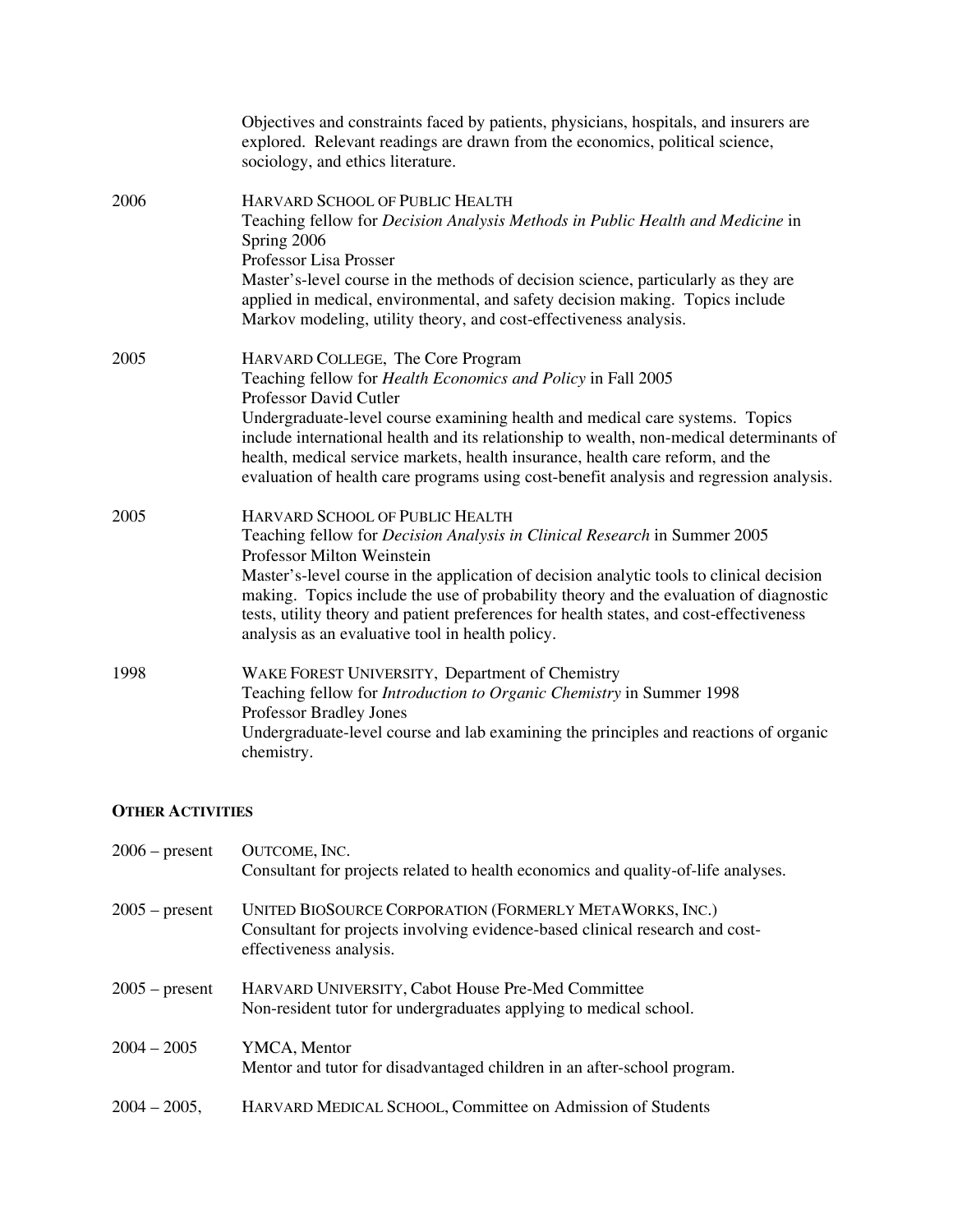| $2001 - 2002$    | Served on Admissions Committee and interviewed prospective medical students.                                                                                                                                                                                    |
|------------------|-----------------------------------------------------------------------------------------------------------------------------------------------------------------------------------------------------------------------------------------------------------------|
| 2004             | HARVARD UNIVERSITY JOHN F. KENNEDY SCHOOL OF GOVERNMENT, Office of the<br>Registrar<br>Developed a bidding system model for the efficient allocation of seating positions in<br>oversubscribed courses with Dr. Arif Nathoo. The system was implemented in Fall |
| $2003 - 2006$    | 2004.<br>HARVARD UNIVERSITY JOHN F. KENNEDY SCHOOL OF GOVERNMENT, Citizen<br>Newspaper                                                                                                                                                                          |
|                  | Business Manager and writer for The Citizen, the official school newspaper.                                                                                                                                                                                     |
| $2002$ – present | STUDENTS FOR ENVIRONMENTAL AWARENESS IN MEDICINE (SEAM)<br>Co-founded SEAM, a national, nonprofit organization with a mission to organize<br>medical students nationwide and address environmental change and its effects on<br>human health.                   |
| $2001 - 2002$    | HARVARD MEDICAL SCHOOL, Recycling Project<br>Revamped recycling infrastructure in Harvard Medical School student housing and<br>worked with administrators at the Brigham and Women's Hospital and Faulkner<br>Hospital to improve their recycling systems.     |
| $2001 - 2003$    | <b>AMERICAN MEDICAL STUDENT ASSOCIATION</b><br>Served as community service representative for Harvard Medical School chapter.                                                                                                                                   |
| $2000 - 2004$    | MISSION SAFE PROGRAM, Mentor<br>Mentor and tutor for underrepresented and disadvantaged middle and high school<br>students in Mission Hill neighborhood in Boston, working with students one to two<br>afternoons or evenings each week.                        |
| 2000             | DIMOCK COMMUNITY HEALTH CENTER EARLY HEAD START CENTER<br>Measured weights and heights of toddlers in one of Boston's most impoverished<br>neighborhoods. Information gathered showed an alarmingly high obesity rate amongst<br>the children.                  |
| $1998 - 2000$    | <b>INDEPENDENCE HIGH SCHOOL</b><br>Mentor and tutor in a re-entry program for high school students with disciplinary<br>problems                                                                                                                                |
| $1998 - 2000$    | WAKE FOREST UNIVERSITY, Residence Life and Housing<br>Resident Advisor in two campus dormitories.                                                                                                                                                               |
| $1997 - 2000$    | WAKE FOREST UNIVERSITY, Varsity Track and Field<br>Captain and Decathlete on Wake Forest Men's Varsity Track and Field Team, a<br>Division I team in the Atlantic Coast Conference (ACC).                                                                       |

# **PUBLICATIONS**

Ladapo JA, Jaffer FA, Weinstein MC, Froelicher ES. Projected Cost-effectiveness of Smoking Cessation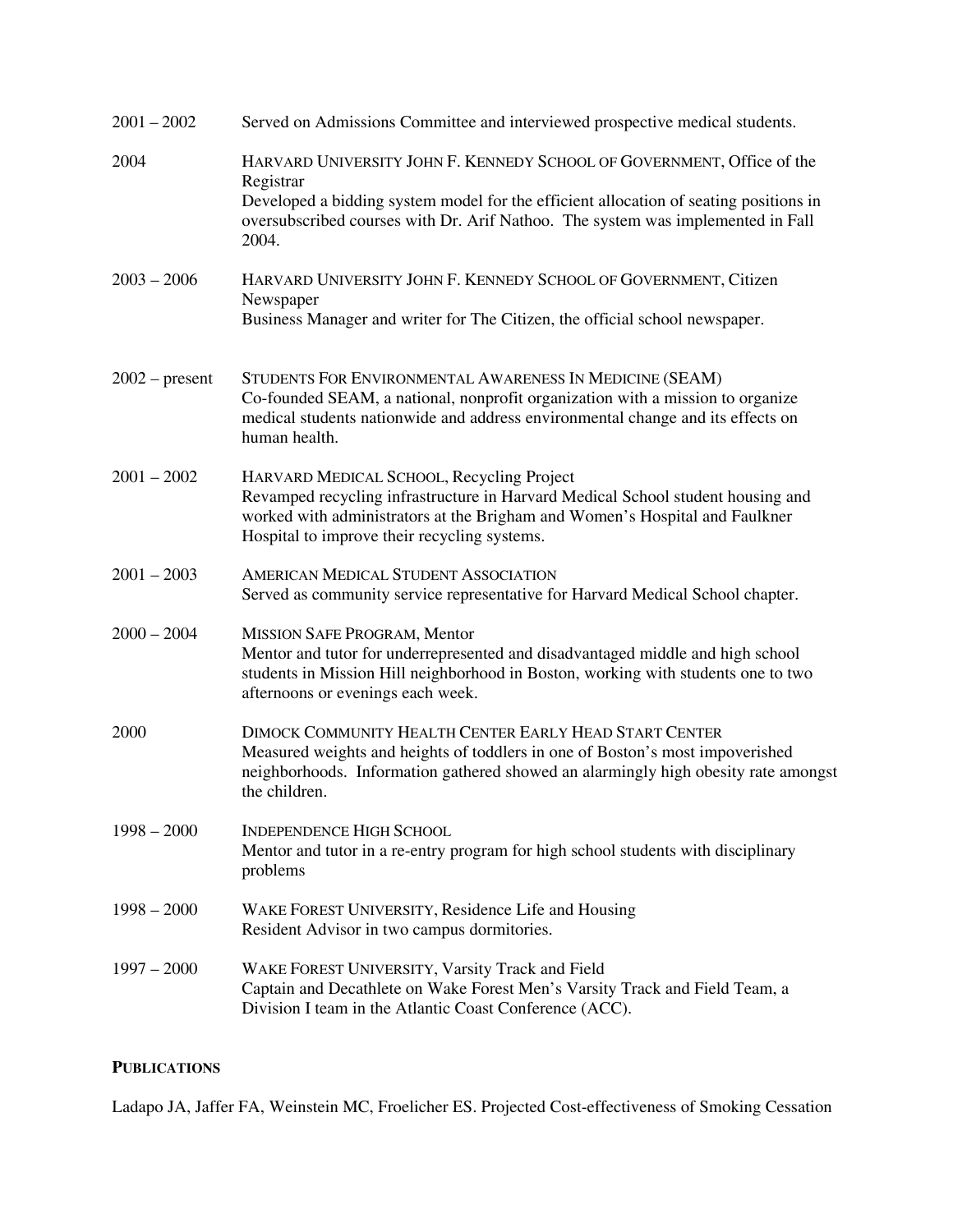Interventions in Patients Hospitalized with Myocardial Infarction. Archives of Internal Medicine. In Press.

- Ladapo JA, Jaffer FA, Hoffmann U, Thomson CC, Bamberg F, Dec W et al. Clinical Outcomes and Cost- Effectiveness of Coronary Computed Tomography Angiography in the Evaluation of Patients With Chest Pain. Journal of the American College of Cardiology 2009; 54(25):2409-2422.
- Ladapo JA, Horwitz JR, Weinstein MC, Gazelle GS, Cutler DM. Adoption And Spread Of New Imaging Technology: A Case Study Health Aff (Millwood). 2009;28 (6):w1122-32 (published online 14 October 2009; 10.1377/hlthaff.28.6.w1122).
- Warren L, Ladapo JA, Borah B, Gunnarsson CL. Open Abdominal vs. Minimally Invasive Laparoscopic and Vaginal Hysterectomy: Analysis of a Large US Payer Measuring Quality & Cost of Care. Journal of Minimally Invasive Gynecology. 2009 Sep-Oct;16(5):581-8.
- Fullum TM, Ladapo JA, Borah BJ, Gunnarsson CL. Comparison of the clinical and economic outcomes between open and minimally invasive appendectomy and colectomy: evidence from a large commercial payer database. Surg Endosc 2009 Sep 3.
- Ladapo JA, Hoffmann U, Bamberg F, Nagurney JT, Cutler DM, Weinstein MC, Gazelle, GS. Cost effectiveness of Coronary Multidetector Computed Tomography in the Triage of Patients with Acute Chest Pain. American Journal of Roentgenology. 2008;191(2):455-63.
- Prosser LA, Ladapo JA, Rusinak D, Waisbren SL. Parental Tolerance for False-Positive Newborn Screening Results. Archives of Pediatrics & Adolescent Medicine. 2008;162(9):870-6.
- Ladapo JA, Neumann PJ, Keren R, Prosser LA. Valuing Children's Health: A Comparison of Cost- Utility Analyses for Adult and Pediatric Health Interventions. Pharmacoeconomics. 2007;25(10):817-28.
- Nathanson, LA, Mandl, KD, Olson, KL, Ladapo, JA, Shapiro, NI. Evaluation of an Algorithm for the Normalization of Chief Complaints. Acad Emerg Med 2005 12: 101-b-
- Sobol RW, Watson DE, Nakamura J, Yakes FM, Hou E, Horton JK, Ladapo J, Van Houten B, Swenberg JA, Tindall KR, Samson LD, Wilson SH. Mutations associated with base excision repair deficiency and methylation-induced genotoxic stress. Proc Natl Acad Sci. 2002 May 14;99(10):6860-5.
- Joseph Ladapo, "The Doctor's Art" *Harvard Focus,* July 2010, <http://www.focushms.com/?p=91> (22 August 2010)
- Joseph Ladapo, "When Patient Status Conflicts with Patient Goals" *Harvard Focus,* April 2010, <http://archives.focus.hms.harvard.edu/2010/042310/forum.shtml> (4 May 2010)
- Joseph Ladapo, "Hybrid Studies Pick Up Speed" *Harvard Focus,* January 2010, <http://focus.hms.harvard.edu/2010/010810/forum.shtml> (22 January 2010)
- Joseph Ladapo, "Smoking Cessation Counseling: Too Effective to Ignore" *Harvard Focus,* July 2009, <http://focus.hms.harvard.edu/2009/071009/forum.shtml> (28 July 2009)

Joseph Ladapo, "Better Value Care Requires Physicians to Know Cost" *Harvard WebWeekly,* May 2009,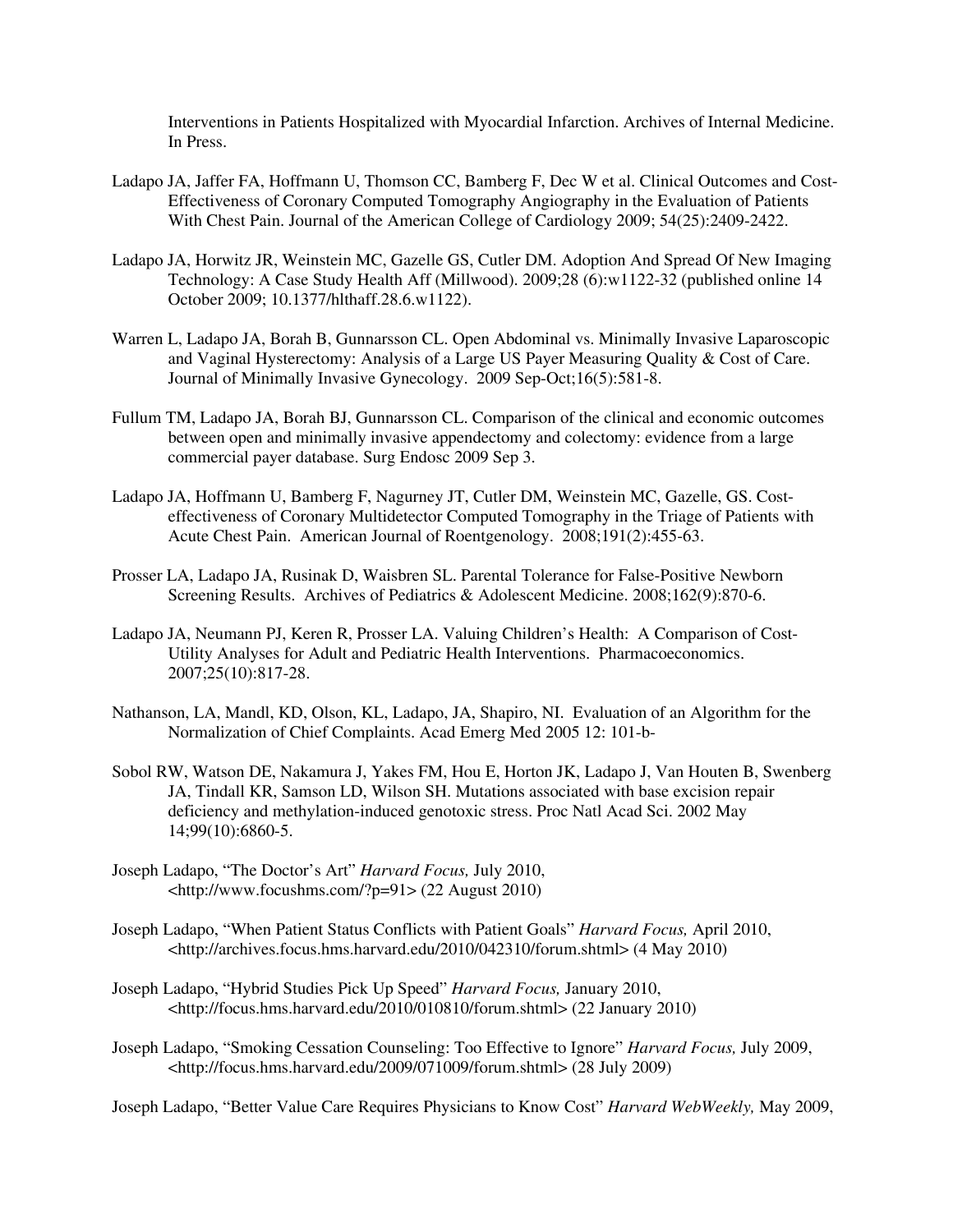<http://webweekly.hms.harvard.edu/archive/2009/042809/perspective\_ladapo.html> (8 May 2009)

- Joseph Ladapo, "Wired for Patient Care" *Harvard WebWeekly,* April 2009, <http://webweekly.hms.harvard.edu/archive/2009/041009/perspective\_ladapo.html> (8 May 2009)
- Joseph Ladapo, "Caring for the Patient, Caring About the Family," *Harvard Focus,* February 2009, <http://focus.hms.harvard.edu/2009/022009/forum.shtml> (20 March 2009)
- Joseph Ladapo, "A Question Arises in Care of Heart Patients" *Harvard WebWeekly,* December 2008, <http://webweekly.hms.harvard.edu/archive/2008/1222/student\_scene.html> (20 March 2009)
- Joseph Ladapo, "Aligning Patient Care with Patient Needs," *Harvard Focus,* October 2008, <http://focus.hms.harvard.edu/2008/101008/forum.shtml> (20 March 2009)
- Joseph Ladapo, "A Pitfall of Sharing Care Decisions with Patients," *Harvard Focus,* July 2008, <http://focus.hms.harvard.edu/2008/071108/forum.shtml> (20 March 2009)
- Joseph Ladapo, "Keeping Patients First," *Harvard Focus,* June 2008, <http://focus.hms.harvard.edu/2008/060608/forum.shtml> (20 March 2009)
- Joseph Ladapo, "What's Debt Got to Do with It?," *Harvard Focus,* May 2008, <http://focus.hms.harvard.edu/2008/050208/forum.shtml> (20 March 2009)
- Joseph Ladapo, "Primaries Heat Up Health Coverage Debate," *Harvard Focus,* February 2008, <http://focus.hms.harvard.edu/2008/022208/forum.shtml> (23 February 2008)
- Joseph Ladapo, "Will Anyone Pay for Cardiac CTA?" *Harvard WebWeekly,* January 2008, <http://webweekly.hms.harvard.edu/archive/2008/0128/student\_scene.html> (23 February 2008)
- Joseph Ladapo, "Broadening the Safety Net for Child Health," *Harvard WebWeekly,*  December 2007, <http://webweekly.hms.harvard.edu/archive/2007/1224/student\_scene.html> (3 January 2008)
- Joseph Ladapo, "Is More Always Better? Evaluating Health Care Technology," *Harvard WebWeekly,* November 2007, <http://webweekly.hms.harvard.edu/archive/2007/1112/student\_scene.html> (16 December 2007)
- Joseph Ladapo, "Resident Work Hours: The Debate Won't Rest," *Harvard Focus,* October 2007, <http://focus.hms.harvard.edu/2007/101207/forum.shtml> (24 November 2007)
- Joseph Ladapo, "Archives Project Documents Women's Achievements in Medicine," *Harvard Focus,* July 2007, <http://focus.hms.harvard.edu/2007/071307/forum.shtml> (10 September 2007)
- Joseph Ladapo, "New Yardstick Measures Value of Health Care Technologies," *Harvard WebWeekly,* May 2007, <http://webweekly.hms.harvard.edu/archive/2007/0521/student\_scene.html#Sanders> (9 June 2007)
- Joseph Ladapo, "Bone Marrow Donation: What It Means," *Harvard Focus,* May 2007, <http://focus.hms.harvard.edu/2007/050407/forum.shtml> (9 June 2007)